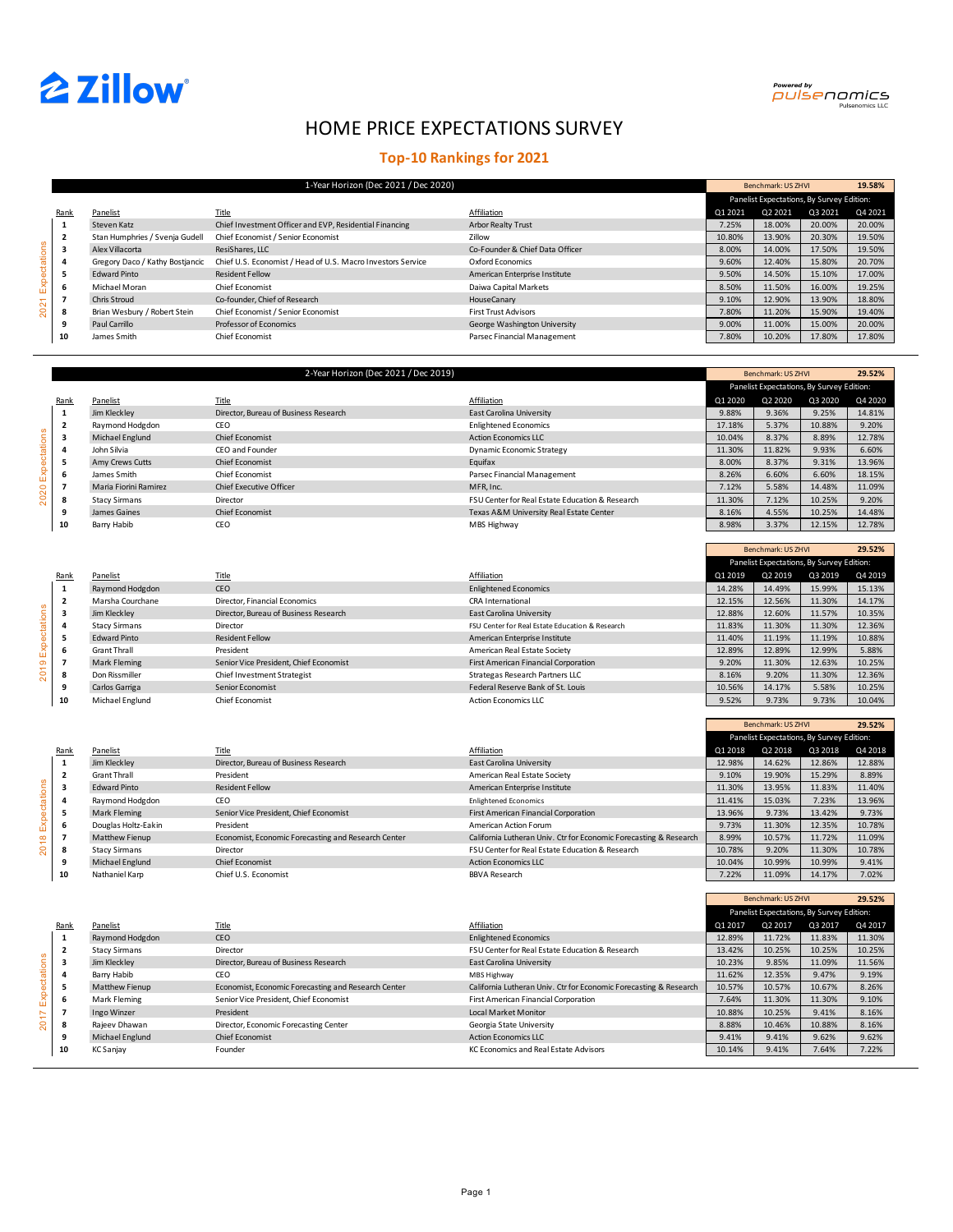

**34.25%**

**34.25%**

Benchmark: US ZHVI

Г

# HOME PRICE EXPECTATIONS SURVEY

## **Top-10 Rankings for 2021**

|               |                |                      | 3-Year Horizon (Dec 2021 / Dec 2018)   |                                                 |         | Benchmark: US ZHVI                        |         | 34.25%  |
|---------------|----------------|----------------------|----------------------------------------|-------------------------------------------------|---------|-------------------------------------------|---------|---------|
|               |                |                      |                                        |                                                 |         | Panelist Expectations, By Survey Edition: |         |         |
|               | Rank           | Panelist             | <b>Title</b>                           | Affiliation                                     | Q1 2019 | Q2 2019                                   | Q3 2019 | Q4 2019 |
|               | 1              | Raymond Hodgdon      | CEO                                    | <b>Enlightened Economics</b>                    | 22.73%  | 22.85%                                    | 25.27%  | 23.42%  |
| Expectations  | $\overline{2}$ | Marsha Courchane     | Director, Financial Economics          | <b>CRA International</b>                        | 19.33%  | 21.56%                                    | 19.54%  | 22.73%  |
|               | 3              | <b>Stacy Sirmans</b> | Director                               | FSU Center for Real Estate Education & Research | 19.10%  | 17.98%                                    | 17.98%  | 20.23%  |
|               | 4              | Jim Kleckley         | Director, Bureau of Business Research  | East Carolina University                        | 20.89%  | 19.92%                                    | 18.26%  | 15.32%  |
|               | 5              | <b>Edward Pinto</b>  | <b>Resident Fellow</b>                 | American Enterprise Institute                   | 19.20%  | 18.42%                                    | 18.42%  | 17.64%  |
|               | 6              | <b>Grant Thrall</b>  | President                              | American Real Estate Society                    | 21.81%  | 21.81%                                    | 21.13%  | 8.64%   |
| တ             | $\overline{7}$ | Mark Fleming         | Senior Vice President, Chief Economist | <b>First American Financial Corporation</b>     | 14.66%  | 16.87%                                    | 18.82%  | 15.76%  |
| $\frac{1}{2}$ | 8              | Carlos Garriga       | Senior Economist                       | Federal Reserve Bank of St. Louis               | 17.47%  | 22.73%                                    | 7.69%   | 17.41%  |
|               | 9              | Michael Englund      | <b>Chief Economist</b>                 | <b>Action Economics LLC</b>                     | 15.21%  | 16.31%                                    | 16.31%  | 16.64%  |
|               | 10             | Don Rissmiller       | Chief Investment Strategist            | Strategas Research Partners LLC                 | 13.57%  | 14.66%                                    | 17.98%  | 15.73%  |

|              |                         |                       |                                                     |                                                                   |         | Benchmark: US ZHVI                        |         | 34.25%  |
|--------------|-------------------------|-----------------------|-----------------------------------------------------|-------------------------------------------------------------------|---------|-------------------------------------------|---------|---------|
|              |                         |                       |                                                     |                                                                   |         | Panelist Expectations, By Survey Edition: |         |         |
|              | Rank                    | Panelist              | <b>Title</b>                                        | Affiliation                                                       | Q1 2018 | Q2 2018                                   | Q3 2018 | Q4 2018 |
|              | $\mathbf{1}$            | <b>Grant Thrall</b>   | President                                           | American Real Estate Society                                      | 13.84%  | 33.09%                                    | 24.52%  | 15.42%  |
|              | $\overline{\mathbf{2}}$ | Jim Kleckley          | Director, Bureau of Business Research               | East Carolina University                                          | 20.18%  | 23.01%                                    | 20.75%  | 20.89%  |
| Expectations | 3                       | <b>Edward Pinto</b>   | <b>Resident Fellow</b>                              | American Enterprise Institute                                     | 18.53%  | 23.07%                                    | 19.88%  | 19.20%  |
|              | 4                       | Mark Fleming          | Senior Vice President, Chief Economist              | First American Financial Corporation                              | 22.50%  | 15.76%                                    | 21.36%  | 15.76%  |
|              | 5                       | Raymond Hodgdon       | CEO                                                 | <b>Enlightened Economics</b>                                      | 17.76%  | 24.00%                                    | 11.51%  | 21.93%  |
|              | 6                       | Douglas Holtz-Eakin   | President                                           | American Action Forum                                             | 15.76%  | 18.53%                                    | 21.90%  | 17.42%  |
|              |                         | <b>Stacy Sirmans</b>  | Director                                            | FSU Center for Real Estate Education & Research                   | 17.42%  | 15.21%                                    | 17.98%  | 17.42%  |
| 2018         | 8                       | <b>Matthew Fienup</b> | Economist, Economic Forecasting and Research Center | California Lutheran Univ. Ctr for Economic Forecasting & Research | 14.77%  | 17.09%                                    | 18.32%  | 17.31%  |
|              | 9                       | Michael Englund       | <b>Chief Economist</b>                              | <b>Action Economics LLC</b>                                       | 15.98%  | 17.65%                                    | 17.65%  | 14.88%  |
|              | 10                      | Nathaniel Karp        | Chief U.S. Economist                                | <b>BBVA Research</b>                                              | 11.94%  | 18.09%                                    | 22.73%  | 12.69%  |

|              |      |                       |                                                     |                                                                   |         | Panelist Expectations, By Survey Edition: |         |         |
|--------------|------|-----------------------|-----------------------------------------------------|-------------------------------------------------------------------|---------|-------------------------------------------|---------|---------|
|              | Rank | Panelist              | <b>Title</b>                                        | Affiliation                                                       | Q1 2017 | Q2 2017                                   | Q3 2017 | Q4 2017 |
|              | 1    | Raymond Hodgdon       | CEO                                                 | <b>Enlightened Economics</b>                                      | 20.23%  | 17.76%                                    | 17.87%  | 17.65%  |
|              |      | <b>Stacy Sirmans</b>  | Director                                            | FSU Center for Real Estate Education & Research                   | 20.79%  | 16.04%                                    | 17.42%  | 15.76%  |
| Expectations | 3    | Jim Klecklev          | Director, Bureau of Business Research               | East Carolina University                                          | 15.72%  | 15.16%                                    | 17.31%  | 17.96%  |
|              | 4    | <b>Matthew Fienup</b> | Economist, Economic Forecasting and Research Center | California Lutheran Univ. Ctr for Economic Forecasting & Research | 16.43%  | 16.43%                                    | 16.76%  | 13.68%  |
|              | 5    | Mark Fleming          | Senior Vice President, Chief Economist              | <b>First American Financial Corporation</b>                       | 11.68%  | 17.98%                                    | 17.98%  | 15.43%  |
|              | 6    | Ingo Winzer           | President                                           | Local Market Monitor                                              | 17.09%  | 15.65%                                    | 14.01%  | 14.65%  |
| N            | 7    | Michael Englund       | <b>Chief Economist</b>                              | <b>Action Economics LLC</b>                                       | 14.88%  | 14.88%                                    | 15.21%  | 15.32%  |
| 201          | 8    | Barry Habib           | CEO                                                 | MBS Highway                                                       | 15.86%  | 16.50%                                    | 13.96%  | 13.34%  |
|              |      | James Smith           | <b>Chief Economist</b>                              | Parsec Financial Management                                       | 14.32%  | 14.32%                                    | 14.32%  | 14.32%  |
|              | 10   | Stephen Stanley       | Chief Economist                                     | <b>Amherst Pierpont Securities</b>                                | 11.19%  | 15.65%                                    | 14.11%  | 13.24%  |

|                      |                          |                                     | 4-Year Horizon (Dec 2021 / Dec 2017)                |                                                                   |         | Benchmark: US ZHVI |                                           | 42.32%  |
|----------------------|--------------------------|-------------------------------------|-----------------------------------------------------|-------------------------------------------------------------------|---------|--------------------|-------------------------------------------|---------|
|                      |                          |                                     |                                                     |                                                                   |         |                    | Panelist Expectations, By Survey Edition: |         |
|                      | Rank                     | Panelist                            | Title                                               | Affiliation                                                       | Q1 2018 | Q2 2018            | Q3 2018                                   | Q4 2018 |
|                      | 1                        | Jim Kleckley                        | Director, Bureau of Business Research               | East Carolina University                                          | 27.92%  | 32.23%             | 29.80%                                    | 30.20%  |
|                      | $\overline{\mathbf{2}}$  | <b>Edward Pinto</b>                 | <b>Resident Fellow</b>                              | American Enterprise Institute                                     | 26.59%  | 33.16%             | 28.87%                                    | 28.02%  |
|                      | 3                        | <b>Grant Thrall</b>                 | President                                           | American Real Estate Society                                      | 19.02%  | 46.40%             | 34.48%                                    | 22.58%  |
|                      | 4                        | Mark Fleming                        | Senior Vice President, Chief Economist              | First American Financial Corporation                              | 32.30%  | 22.71%             | 30.46%                                    | 22.47%  |
| Expectations<br>2018 | 5                        | Douglas Holtz-Eakin                 | President                                           | American Action Forum                                             | 23.28%  | 26.83%             | 31.65%                                    | 25.05%  |
|                      | 6                        | Raymond Hodgdon                     | CEO                                                 | <b>Enlightened Economics</b>                                      | 25.06%  | 33.92%             | 16.20%                                    | 30.96%  |
|                      | $\overline{\phantom{a}}$ | Nathaniel Karp                      | Chief U.S. Economist                                | <b>BBVA Research</b>                                              | 18.43%  | 26.47%             | 32.67%                                    | 20.69%  |
|                      | 8                        | Matthew Fienup                      | Economist, Economic Forecasting and Research Center | California Lutheran Univ. Ctr for Economic Forecasting & Research | 21.54%  | 24.70%             | 26.48%                                    | 25.17%  |
|                      | 9                        | Michael Englund                     | <b>Chief Economist</b>                              | <b>Action Economics LLC</b>                                       | 22.83%  | 25.88%             | 25.29%                                    | 22.35%  |
|                      | 10                       | <b>Stacy Sirmans</b>                | Director                                            | FSU Center for Real Estate Education & Research                   | 24.47%  | 22.12%             | 25.06%                                    | 24.47%  |
|                      |                          |                                     |                                                     |                                                                   |         |                    |                                           |         |
|                      |                          |                                     |                                                     |                                                                   |         | Benchmark: US ZHVI |                                           | 42.32%  |
|                      |                          |                                     |                                                     |                                                                   |         |                    | Panelist Expectations, By Survey Edition: |         |
|                      | Rank                     | Panelist                            | <b>Title</b>                                        | Affiliation                                                       | Q1 2017 | Q2 2017            | Q3 2017                                   | Q4 2017 |
|                      | $\mathbf{1}$             | Raymond Hodgdon                     | CEO                                                 | <b>Enlightened Economics</b>                                      | 28.64%  | 24.47%             | 24.59%                                    | 24.71%  |
|                      |                          | C <sub>tan</sub> C <sub>imanc</sub> | Director                                            | <b>ESII Conter for Peal Estate Education &amp; Pesearch</b>       | 28 04%  | 22.129             | 24.46%                                    | 22.710( |

|                                            | Rank | Panelist              | Title                                               | Affiliation                                                       | Q1 2017 | Q2 2017 | Q3 2017 | Q4 2017 |
|--------------------------------------------|------|-----------------------|-----------------------------------------------------|-------------------------------------------------------------------|---------|---------|---------|---------|
|                                            | -4   | Raymond Hodgdon       | CEO                                                 | <b>Enlightened Economics</b>                                      | 28.64%  | 24.47%  | 24.59%  | 24.71%  |
|                                            | 2    | <b>Stacy Sirmans</b>  | Director                                            | FSU Center for Real Estate Education & Research                   | 28.04%  | 22.42%  | 24.46%  | 22.71%  |
|                                            | 3    | Mark Fleming          | Senior Vice President, Chief Economist              | <b>First American Financial Corporation</b>                       | 16.14%  | 26.24%  | 25.35%  | 24.43%  |
| ctations                                   |      | Jim Kleckley          | Director, Bureau of Business Research               | East Carolina University                                          | 21.47%  | 20.82%  | 24.12%  | 25.14%  |
| $\Phi$                                     |      | <b>Matthew Fienup</b> | Economist, Economic Forecasting and Research Center | California Lutheran Univ. Ctr for Economic Forecasting & Research | 22.83%  | 22.83%  | 23.41%  | 20.16%  |
| Exp                                        | -6   | Michael Englund       | Chief Economist                                     | <b>Action Economics LLC</b>                                       | 21.20%  | 21.20%  | 21.55%  | 21.78%  |
| $\overline{\phantom{0}}$<br>$\overline{ }$ |      | Ingo Winzer           | President                                           | <b>Local Market Monitor</b>                                       | 23.18%  | 21.43%  | 18.79%  | 22.10%  |
| 8                                          | - 8  | James Smith           | Chief Economist                                     | Parsec Financial Management                                       | 20.49%  | 20.49%  | 20.49%  | 20.49%  |
|                                            |      | Barry Habib           | CEO                                                 | MBS Highway                                                       | 21.31%  | 21.28%  | 20.46%  | 18.32%  |
|                                            | 10   | Stephen Stanley       | Chief Economist                                     | <b>Amherst Pierpont Securities</b>                                | 16.20%  | 22.36%  | 20.39%  | 19.47%  |
|                                            |      |                       |                                                     |                                                                   |         |         |         |         |